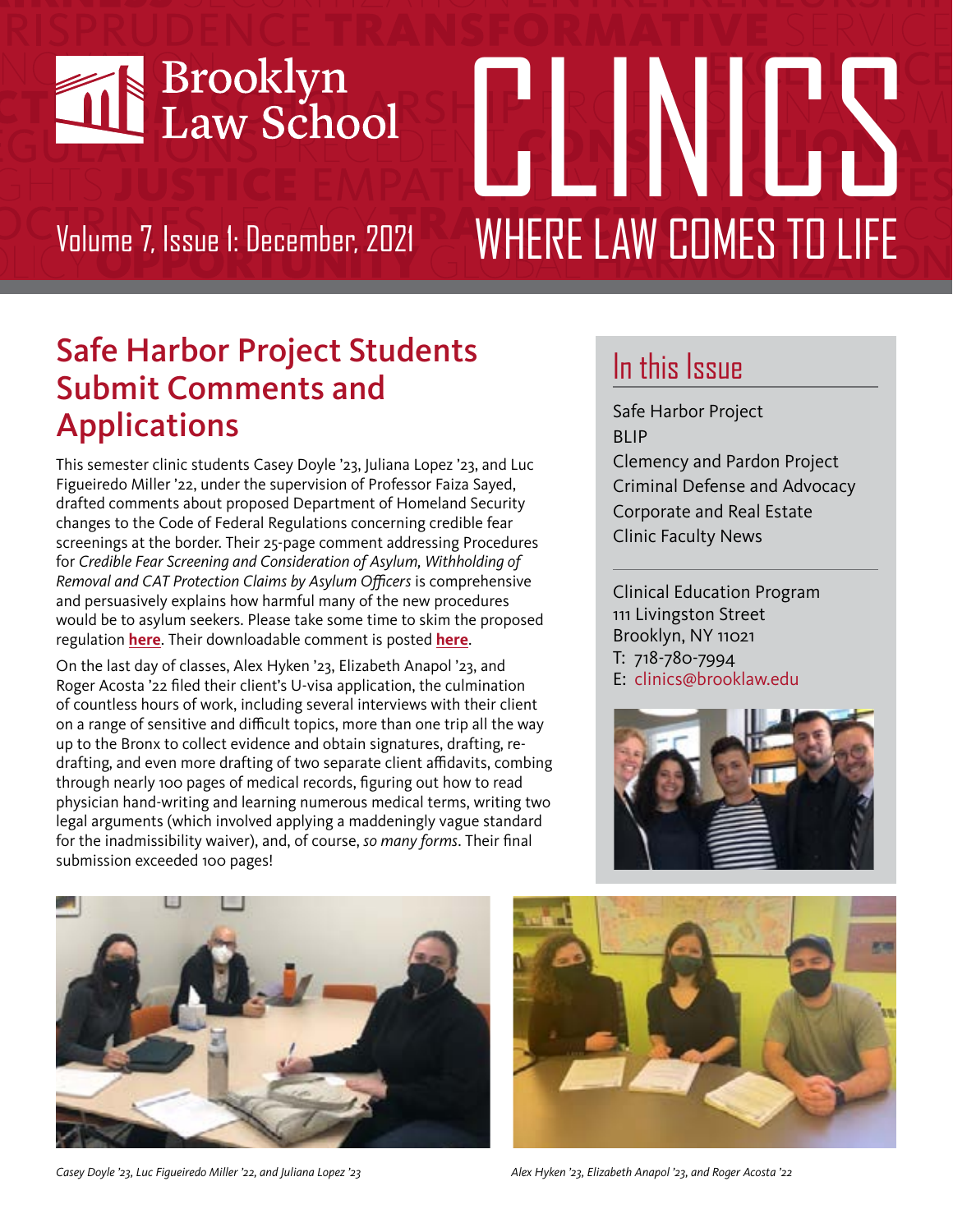# BLIP: Busy as Always

In addition to providing traditional support for a broad array of socially-virtuous, bootstrapped startups, BLIP focused on multiple novel issues to advance the needs of innovative startups and entrepreneurs and to advance access to justice. Among the more novel projects, the BLIP students pursued the following:

- **Data Control:** Working with the Mozilla Foundation and Consumer Reports on multiple projects designed to give individuals better control of their own data through the establishment of Data Fiduciaries, Data Coops, Data Trusts.
- **Blockchain/Crypto:** Working to "self-tokenize" and create NFTs for artists, athletes, and even lawyers on the Blockchain, in an effort to empower individuals to control their own economic and professional identities and futures without having to be beholden to agents, managers, brokers, and other various intermediaries. Also working on multiple policy initiatives to develop a viable regulatory framework that will both enable Blockchain to grow and thrive, while still providing protections to users of Blockchain technology, products and services.
- **Ethical AI:** Working with ForHumanity and other AI policy organizations to help develop standards, principles, and auditing processes to ensure that AI technologies may thrive and improve life in the digital age, while protecting humans from the potential over-reach and unethical applications of AI.
- **Platform Coops, DAOs and New-Fangled, Virtuous Corporate Structures:** The BLIP students are working to create new corporate structures and systems to empower workers and users in industries otherwise dominated by Silicon Valley-based gig economy platforms. In particular, BLIP is counsel to **[The Drivers Coop](https://inthesetimes.com/article/new-york-city-drivers-cooperative-uber-lyft)**, a driver-controlled and empowered coop to take on the Ubers and Lyfts of the world. BLIP is also working to streamline the creation and viability of Distributed Autonomous Organizations (DAOs). The C-Corp was built for the needs of 19th and 20th Century business needs. The LLC was an effort to add flexibility to corporate structure, governance, and procedures. Structures like DAOs will enable much more

flexible and much broader ownership and decision-making than traditional corporate structures allow, if we get the rules right and figure out third-rail issues, like liability and jurisdictional authority. In fact, BLIP set up the Brooklyn Law School Chapter of Legal Hackers as a DAO, with processes and governance occurring on the Blockchain and voting via Ether.



 • **Justice Lab:** BLIP continues to build out the "Justice Lab" at the Law School. **Professor Askin** has been hosting a series of legal tech workshops, both on and off campus, to train students in computational law and legal automation, with an eye towards building some A2J apps. Ultimately, our goal is to leverage the skills and passions of students and professionals worldwide to create and sustain solutions that serve millions of people in need – and to prepare students to excel in the modern, digitally-enabled, workplace. To the extent we build the Justice Lab beyond BLS, the Justice Lab Network would likely become a nonprofit organization headquartered at Brooklyn Law School, which would foster the creation and sustaining of technology-based solutions by schools around the world that support access to justice. The Justice Lab primarily uses no-code, AI, machine learning, and other automation software development platforms, to be used by people without programming skills to create apps that replicate the thinking and actions of lawyers. The hard work is focusing on law school-oriented skills and objectives to train law students to parse through statutes, regulations, standards, and other legal documents and then use the tech tools to automate applications around these statutes, regulations, standards, and other legal documents.

## Clemency and Pardon Project Files Two Federal Applications

Clinic students Rachel Laubis '22, Elisa Jastremski '23, Kathryn Kubinski '22, Vincent Maddiona '23, Eliana Sands '23, and Regina Yu '23 complied documents, testimonials, records and other statements in a longshot effort to persuade the President to grant a pardon to two long term lawful permanent resident clients who face deportation as a result of a single federal criminal conviction.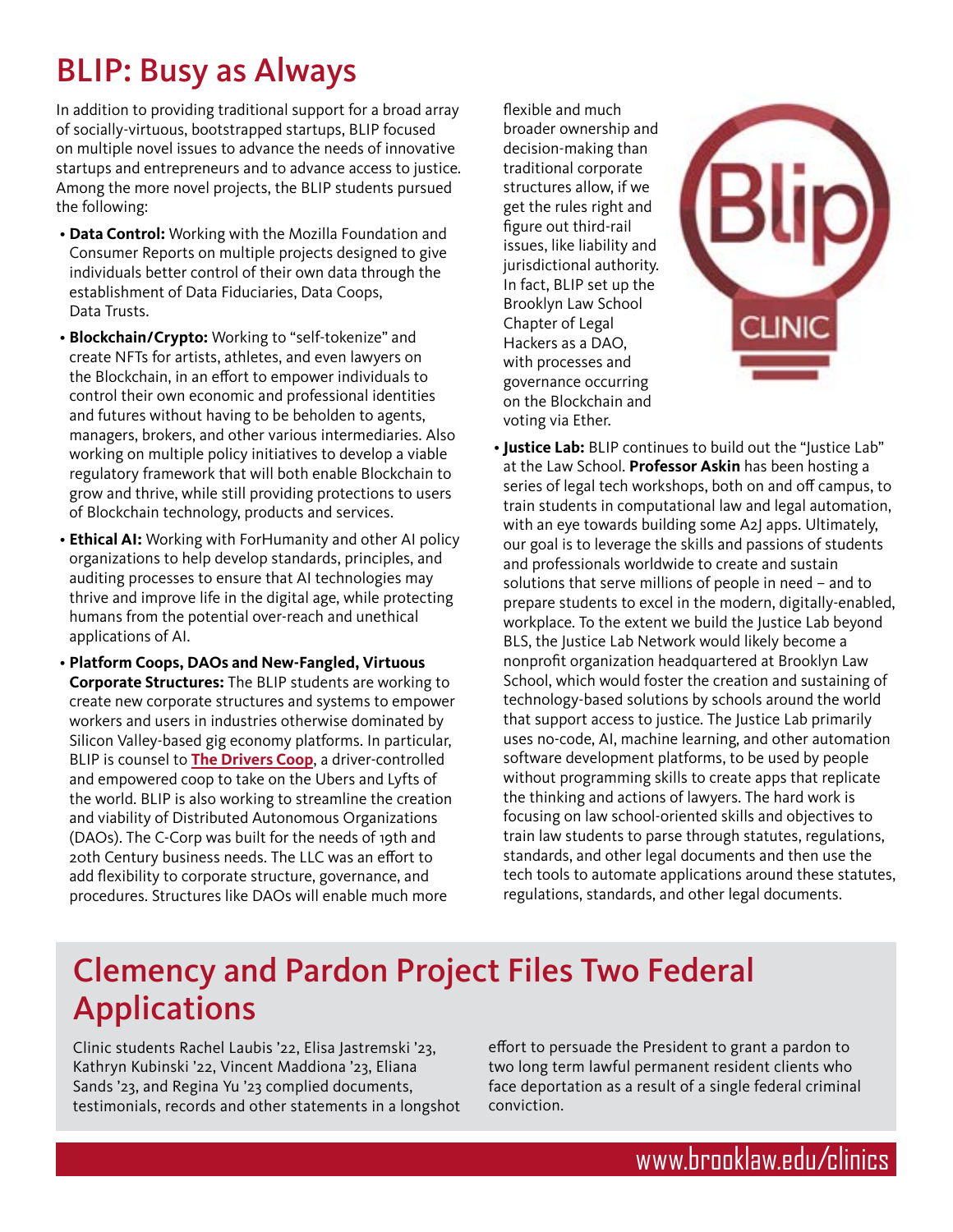## The Many and Varied Activities of the Criminal Defense and Advocacy Clinic

#### • Brooklyn Law School Welcomes Professor Elizabeth Isaacs

Thanks to a grant from the Tow Foundation, **[Professor Elizabeth](https://inthesetimes.com/article/new-york-city-drivers-cooperative-uber-lyft)  [Isaacs](https://inthesetimes.com/article/new-york-city-drivers-cooperative-uber-lyft)** came on board in July 2021 to co-teach the clinic with Professor Kate Mogulescu and help facilitate the Survivors Justice Project. Elizabeth joins the Law School as a Clinical Teaching Fellow after 7 years as a public defender at the Criminal Appeals Bureau of The Legal Aid Society of NYC. She is a graduate of the Benjamin N. Cardozo School of Law and Wesleyan University.



*Professor Elizabeth Isaacs*

#### • Ongoing Advocacy for Survivors in Prison

With Professor Isaacs joining the team, the Criminal Defense & Advocacy Clinic (CDAC) has had a busy Fall semester! A total of 16 students participated in the clinic –8 new clinic students and 8 returning students in the advanced clinic. The Clinic continues to focus on decarceration for criminalized survivors of domestic violence, centering the lived experience of survivors in all aspects of the work, as it worked on applications for resentencing under the Domestic Violence Survivors Justice Act (DVSJA), as well as clemency petitions and parole advocacy.

 Because collaboration with clients is a central tenet of the Clinic's work, students were in constant communication with their partners behind prison walls. In addition to calls and email, the Clinic was also able to resume in-person legal visits after a long pandemic-related hiatus – a total of 15 prison visits over the course of the semester.

#### • The Survivors Justice Project

In addition to direct advocacy with survivors, the Clinic also offers students exposure to CDAC's broader advocacy work. **[The Survivors Justice Project](https://www.sjpny.org)**, which is housed in the clinic, is a collective of activists, lawyers, social workers, students, and researchers -- many of whom are survivors of domestic violence and long-term incarceration. SJP is grant/donation funded and continues to **[raise money to support its work](https://securelb.imodules.com/s/1286/18/interior-wide.aspx?authkey=Gksb2zy5wdESuum4BTJQVClZJDSQG2pna0kn53xr4Nbi2CGGA%2bD4pQ%3d%3d&bledit=1&cid=4673&dids=35&gid=1&pgid=3342&sid=1286)**,

#### • Decarceration Success under the DVSJA

In November, CDAC successfully advocated for a domestic violence survivor to be released from prison after serving over 7 years. Arrested when she was only 19 years old, she was released on November 18 and has been working to begin building her life after prison, which includes spending much overdue time with her grandmother, mother and young son. Karla Gonzalez '22 and Zachary Rippe '21 spent over a year working on her resentencing case.



*Karla Gonzalez '22 outside Orange County Court after winning resentencing for her client under the DVSJA.*

#### To date, CDAC's advocacy

under the DVSJA has resulted in 5 survivors getting significant sentence reductions. Added up, resentencing saved these 5 survivors from serving a minimum of 10 additional years in prison. If they had been sentenced under the DVSJA initially, they would have been spared

over 40 years of unjust incarceration.

*Continued on next page*



*Octavia Ewart '22, Alex Starbuck '23 and Professor Isaacs on the road to Bedford Hills Correctional Facility.* 



*Connor Appel '23 and Stacey Gonzalez '22 outside of Taconic Correctional Facility.*

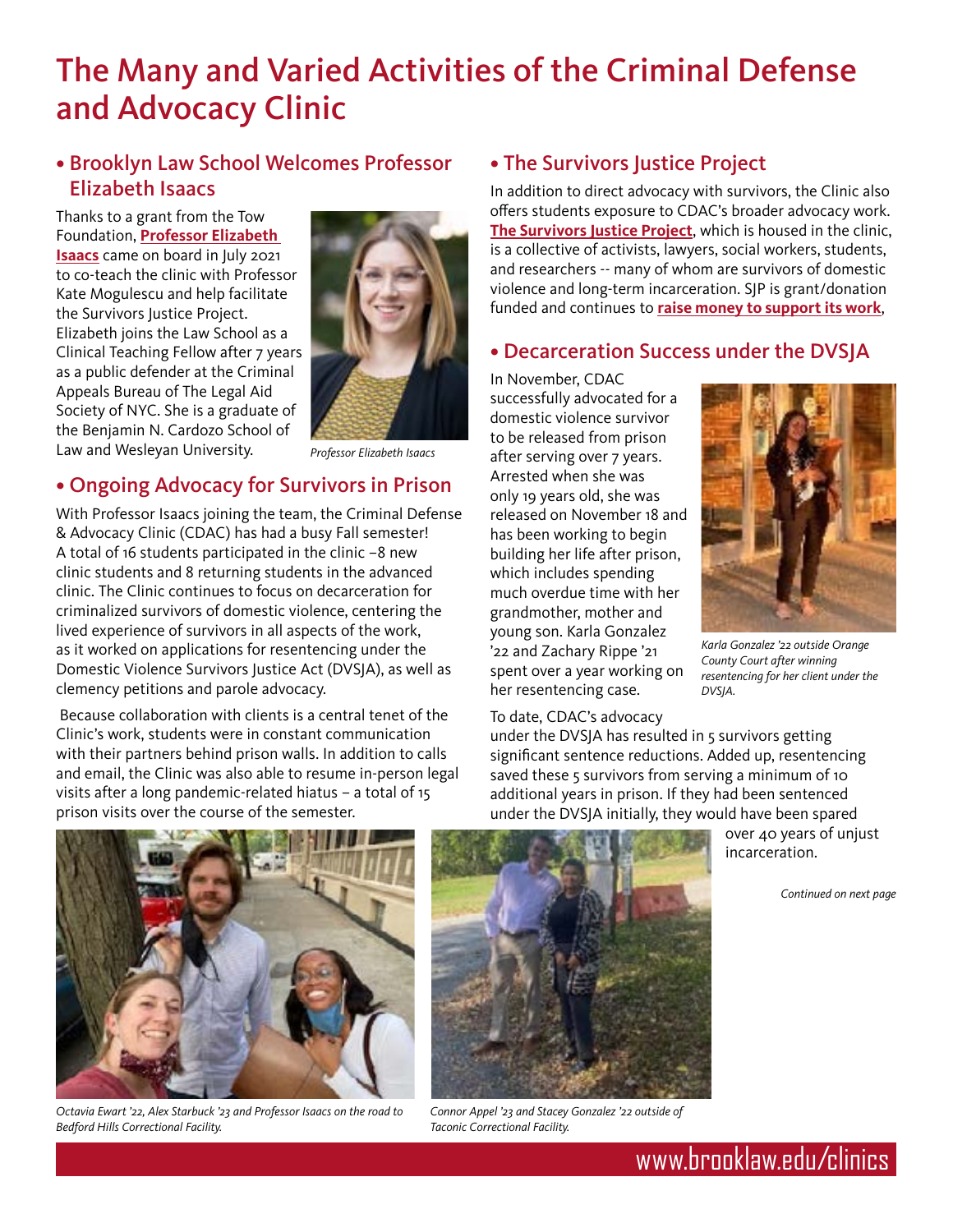## Criminal Defense and Advocacy Clinic *continued*

#### • Film Screening & Panel Discussion at BLS: *And So I Stayed*



On November 7, 2021, CDAC/SJP, in partnership with the Center for Criminal Justice, hosted a virtual film screening of the documentary, *[And](https://www.brooklaw.edu/News-and-Events/Events/2021/2021_11_04)  [So I Stayed](https://www.brooklaw.edu/News-and-Events/Events/2021/2021_11_04)*, which examines the injustices faced by domestic violence survivors who

*Panel discussion after screening of* And So I Stayed*, moderated by Alessandro Nardi '22.*

are prosecuted for offenses related to their abuse. A panel discussion, moderated by Alessandro Nardi '22, followed the film and featured SJP members Monica Szlekovics and Patrice Smith as well as Kim Dadou Brown, an advocate and survivor profiled in the film, and Natalie Patillo, its

co-director. The event, well attended by members of the Law School and broader legal community, highlighted the DVSJA and the Clinic's work, and explored important questions about what more the legal community can do to support criminalized survivors of domestic violence.

#### • Passage of the START Act Gives New Hope for Human Trafficking Survivors with Criminal Records

CDAC celebrates the passage of the START (Survivors of Trafficking Attaining Relief Together) Act, which Governor Hochul signed into law on November 16, 2021. Together with many organizational partners, CDAC has been instrumental in advancing this legislation, creatively named by Zoe Bernstein '21. Earlier this year, CDAC co-authored an **[op-ed](https://www.gothamgazette.com/opinion/10273-new-york-criminalized-trafficking-survivors-fresh-start)** advocating for the law, which expands the scope of criminal record relief for survivors of human trafficking. CDAC looks forward to working with trafficking survivors to utilize the new law so that they can have better access to housing, employment, and other necessary services to allow them to move forward with their lives.

## Corporate and Real Estate Clinic Zooms Along

The use of zoom meetings this semester allowed Corporate and Real Estate clinic students to disseminate legal information more broadly and to facilitate low-income cooperative board and shareholder decisions more effectively than in the past. Virtual meetings also enabled several brainstorming sessions among students, government agencies, consultants, management companies and clients, boosting plans for financial and structural stability in several buildings.

Molly Drescher '22 and Sean Kennelly '22, for example, conducted a zoom meeting for eighteen Washington Heights



*Left to right: David Kim, Max Maiello, Sanja Mathoda, Shanni Lynch, Sean Kennelly, Amanda Yang, Tim Walsh, Molly Drescher*

tenants to answer questions about a co-op conversion the clinic has been working to implement. Molly and Sean also met on zoom with the tenant leaders to discuss several complex issues: marketing vacant units, extending a real estate tax exemption, re-financing an existing mortgage and resolving repayments allegedly due to the current building owner.

Another student team participated in one virtual meeting with the City Department of Housing Preservation and Development to resolve co-op conversion issues as well as a follow-up meeting including the NYS Attorney General's Real Estate Finance Bureau. This is the first time in several years that the clinic has been able to engage both agencies in discussions about permanent affordability and ownership for over a hundred tenants in six buildings represented by the clinic in Brownsville, Williamsburg, Boerum Hill and the Lower East Side. The same team, Amanda Yang '22 and Tim Walsh '22 met four tenant leaders, their new manager and a loan packaging consultant on zoom to discuss their respective roles in a rehabilitation and tax exemption effort. Again, the virtual meeting format was a more effective way to advance the project than an e-mail or conference call and simpler to organize than a meeting at the building.

Sanja Mathoda '22 and David Kim '22, drafted an important proprietary lease amendment and arranged a virtual shareholder vote to approve it, achieving a goal the co-op board and the clinic had been pondering for several years.

*Continued on next page*